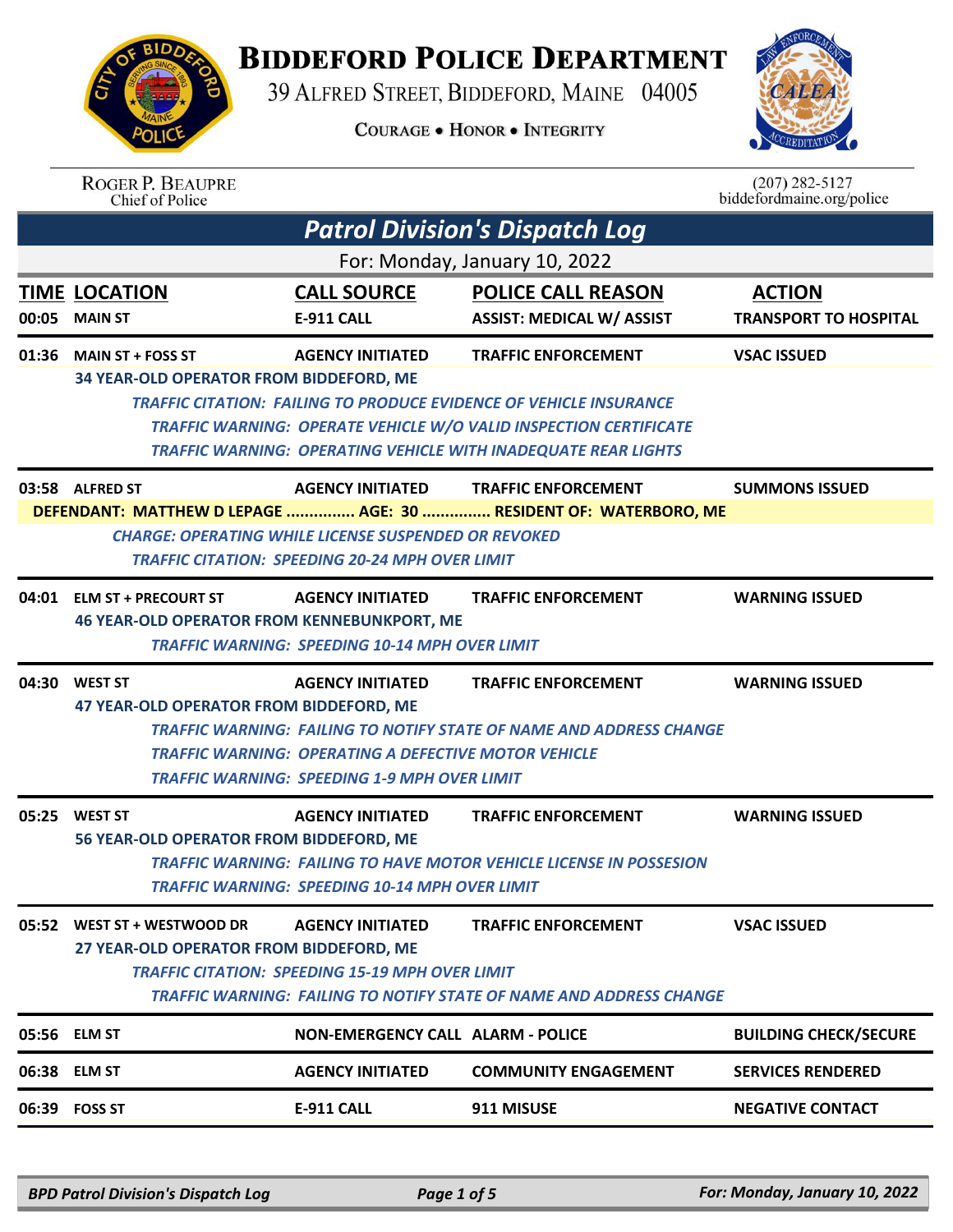|       | <b>TIME LOCATION</b><br>07:12 WEST ST + MARION AVE                                                                                       | <b>CALL SOURCE</b><br><b>AGENCY INITIATED</b>                                    | <b>POLICE CALL REASON</b><br><b>TRAFFIC ENFORCEMENT</b>                                                                                                                        | <b>ACTION</b><br><b>WARNING ISSUED</b> |  |
|-------|------------------------------------------------------------------------------------------------------------------------------------------|----------------------------------------------------------------------------------|--------------------------------------------------------------------------------------------------------------------------------------------------------------------------------|----------------------------------------|--|
|       | <b>44 YEAR-OLD OPERATOR FROM BIDDEFORD, ME</b><br><b>TRAFFIC WARNING: OPERATE VEHICLE W/O VALID INSPECTION CERTIFICATE</b>               |                                                                                  |                                                                                                                                                                                |                                        |  |
|       | 07:21 POOL ST + PHILLIPS LN<br><b>41 YEAR-OLD OPERATOR FROM BIDDEFORD, ME</b>                                                            | <b>AGENCY INITIATED</b>                                                          | <b>TRAFFIC ENFORCEMENT</b>                                                                                                                                                     | <b>WARNING ISSUED</b>                  |  |
|       | <b>TRAFFIC WARNING: FAILURE TO DISPLAY FRONT REGISTRATION PLATE</b><br>TRAFFIC WARNING: OPERATE VEHICLE W/O VALID INSPECTION CERTIFICATE |                                                                                  |                                                                                                                                                                                |                                        |  |
|       | 07:25 ALFRED ST                                                                                                                          | <b>AGENCY INITIATED</b>                                                          | <b>TRAFFIC ENFORCEMENT</b><br>DEFENDANT: JESSE M CORTRIGHT  AGE: 31  RESIDENT OF: BIDDEFORD, ME                                                                                | <b>SUMMONS ISSUED</b>                  |  |
|       | <b>CHARGE: FAILURE TO REGISTER VEHICLE</b>                                                                                               |                                                                                  |                                                                                                                                                                                |                                        |  |
|       | 07:30 ALFRED ST<br>34 YEAR-OLD OPERATOR FROM BIDDEFORD, ME                                                                               | <b>AGENCY INITIATED</b>                                                          | <b>TRAFFIC ENFORCEMENT</b><br><b>TRAFFIC CITATION: OPERATE VEHICLE W/O VALID INSPECTION CERTIFICATE</b>                                                                        | <b>VSAC ISSUED</b>                     |  |
|       | <b>TRAFFIC WARNING: FAILURE TO REGISTER VEHICLE</b><br><b>TRAFFIC WARNING: OPERATING A DEFECTIVE MOTOR VEHICLE</b>                       |                                                                                  |                                                                                                                                                                                |                                        |  |
| 07:37 | <b>BARRA RD</b>                                                                                                                          | <b>E-911 CALL</b>                                                                | <b>DISTURBANCE / NOISE</b>                                                                                                                                                     | <b>REPORT TAKEN</b>                    |  |
|       | 07:47 HILL ST + PARKER RIDGE RD<br>79 YEAR-OLD OPERATOR FROM SACO, ME                                                                    | <b>AGENCY INITIATED</b><br><b>TRAFFIC WARNING: SPEEDING 10-14 MPH OVER LIMIT</b> | <b>TRAFFIC ENFORCEMENT</b>                                                                                                                                                     | <b>WARNING ISSUED</b>                  |  |
|       | 07:51 ST MARYS ST + HAZEL ST                                                                                                             | <b>RADIO</b>                                                                     | <b>PARKING COMPLAINT</b>                                                                                                                                                       | <b>PARKING TICKET ISSUED</b>           |  |
|       | 07:52 WEST ST<br>34 YEAR-OLD OPERATOR FROM BIDDEFORD, ME                                                                                 | <b>AGENCY INITIATED</b>                                                          | <b>TRAFFIC ENFORCEMENT</b><br><b>TRAFFIC CITATION: OPERATE VEHICLE W/O VALID INSPECTION CERTIFICATE</b><br><b>TRAFFIC WARNING: FAILURE TO DISPLAY FRONT REGISTRATION PLATE</b> | <b>VSAC ISSUED</b>                     |  |
| 07:59 | <b>BIRCH ST</b>                                                                                                                          | <b>RADIO</b>                                                                     | <b>PARKING COMPLAINT</b>                                                                                                                                                       | <b>PARKING TICKET ISSUED</b>           |  |
| 08:13 | <b>WEST ST</b><br>29 YEAR-OLD OPERATOR FROM BIDDEFORD, ME                                                                                | <b>AGENCY INITIATED</b>                                                          | <b>TRAFFIC ENFORCEMENT</b>                                                                                                                                                     | <b>VSAC ISSUED</b>                     |  |
|       | <b>TRAFFIC CITATION: OPERATE VEHICLE W/O VALID INSPECTION CERTIFICATE</b>                                                                |                                                                                  |                                                                                                                                                                                |                                        |  |
|       | 08:28 SUMMER ST                                                                                                                          | <b>AGENCY INITIATED</b>                                                          | <b>PARKING COMPLAINT</b>                                                                                                                                                       | <b>PARKING TICKET ISSUED</b>           |  |
| 08:29 | <b>HILL ST + PARKER RIDGE RD</b>                                                                                                         | <b>AGENCY INITIATED</b>                                                          | <b>TRAFFIC ENFORCEMENT</b>                                                                                                                                                     | <b>WARNING ISSUED</b>                  |  |
|       | 20 YEAR-OLD OPERATOR FROM OLD ORCHARD BEACH, ME                                                                                          |                                                                                  | <b>TRAFFIC WARNING: OPERATE VEHICLE W/O VALID INSPECTION CERTIFICATE</b>                                                                                                       |                                        |  |
| 08:35 | <b>HILL ST + TIGER WAY</b><br><b>48 YEAR-OLD OPERATOR FROM BIDDEFORD, ME</b>                                                             | <b>AGENCY INITIATED</b>                                                          | <b>TRAFFIC ENFORCEMENT</b><br><b>TRAFFIC WARNING: OPERATE VEHICLE W/O VALID INSPECTION CERTIFICATE</b>                                                                         | <b>WARNING ISSUED</b>                  |  |
| 08:38 | <b>BIRCH ST + FOSS ST</b>                                                                                                                | <b>RADIO</b>                                                                     | <b>PARKING COMPLAINT</b>                                                                                                                                                       | <b>PARKING TICKET ISSUED</b>           |  |
|       | 08:40 ALFRED ST                                                                                                                          | <b>NON-EMERGENCY CALL BOLO</b>                                                   |                                                                                                                                                                                | <b>NEGATIVE CONTACT</b>                |  |
|       |                                                                                                                                          |                                                                                  |                                                                                                                                                                                |                                        |  |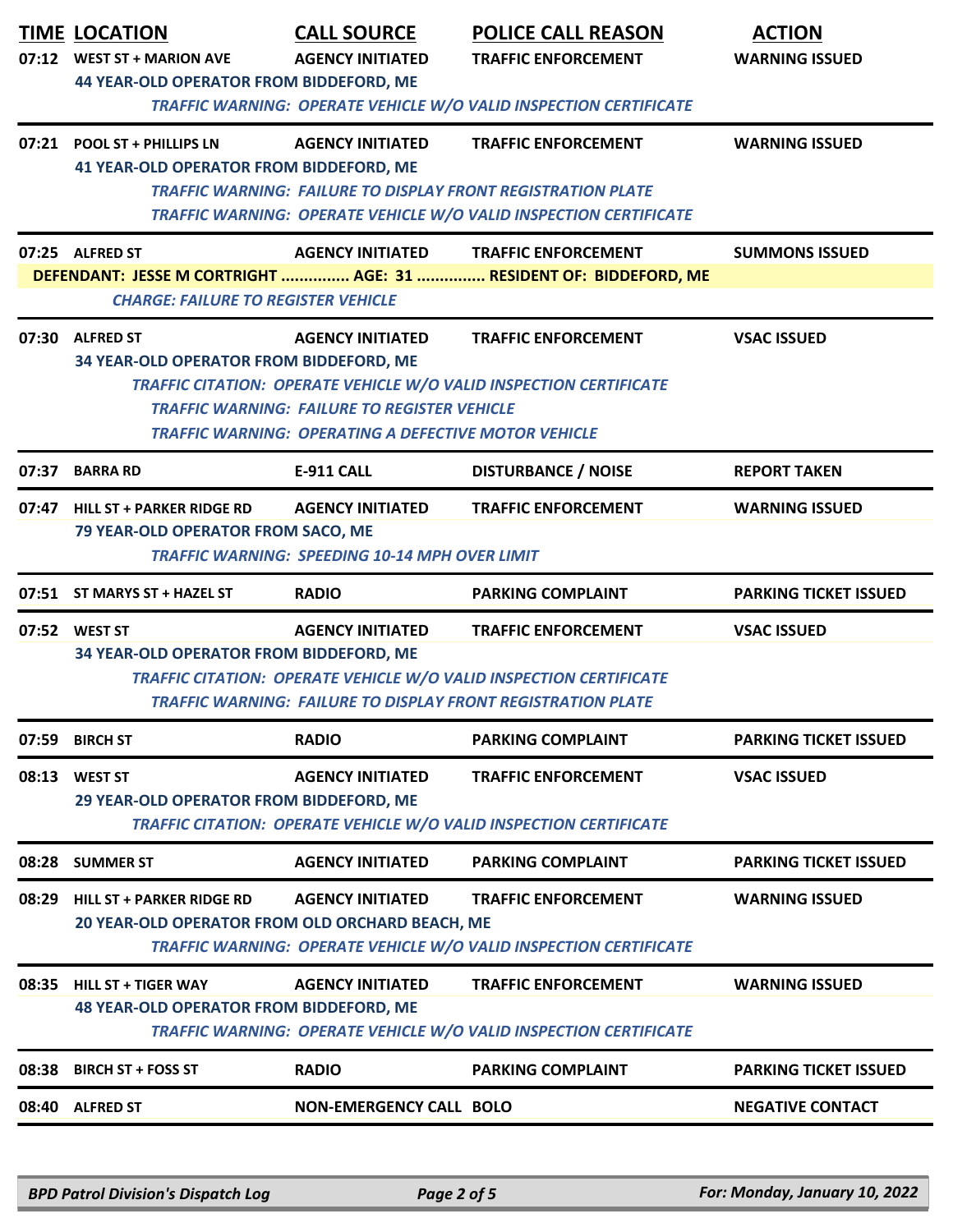|                      | <b>TIME LOCATION</b><br>08:45 POOL ST + LIBBY DR<br>33 YEAR-OLD OPERATOR FROM BIDDEFORD, ME                                                                                                                                                                                                                  | <b>CALL SOURCE</b><br><b>AGENCY INITIATED</b>                                                                                                 | <b>POLICE CALL REASON</b><br><b>TRAFFIC ENFORCEMENT</b>                                                                                                               | <b>ACTION</b><br><b>WARNING ISSUED</b> |  |
|----------------------|--------------------------------------------------------------------------------------------------------------------------------------------------------------------------------------------------------------------------------------------------------------------------------------------------------------|-----------------------------------------------------------------------------------------------------------------------------------------------|-----------------------------------------------------------------------------------------------------------------------------------------------------------------------|----------------------------------------|--|
|                      | <b>TRAFFIC WARNING: FAILING TO NOTIFY STATE OF NAME AND ADDRESS CHANGE</b><br><b>TRAFFIC WARNING: SPEEDING 10-14 MPH OVER LIMIT</b>                                                                                                                                                                          |                                                                                                                                               |                                                                                                                                                                       |                                        |  |
| 08:55                | <b>MARINER WAY + ALFRED ST</b>                                                                                                                                                                                                                                                                               | <b>E-911 CALL</b>                                                                                                                             | <b>VEHICLE CRASH - POLICE ONLY</b>                                                                                                                                    | <b>STATE FORM TAKEN</b>                |  |
|                      | 08:57 SHOPS WAY<br>72 YEAR-OLD OPERATOR FROM KENNEBUNK, ME                                                                                                                                                                                                                                                   | <b>AGENCY INITIATED</b><br><b>TRAFFIC WARNING: FAILURE TO OBEY TRAFFIC CONTROL DEVICE</b>                                                     | <b>TRAFFIC ENFORCEMENT</b>                                                                                                                                            | <b>WARNING ISSUED</b>                  |  |
|                      | 09:15 ALFRED ST + EDWARDS AVE<br>31 YEAR-OLD OPERATOR FROM LIMINGTON, ME                                                                                                                                                                                                                                     | <b>AGENCY INITIATED</b>                                                                                                                       | <b>TRAFFIC ENFORCEMENT</b><br><b>TRAFFIC WARNING: OPERATE VEHICLE W/O VALID INSPECTION CERTIFICATE</b>                                                                | <b>WARNING ISSUED</b>                  |  |
|                      | 09:38 MAIN ST + FOSS ST<br><b>45 YEAR-OLD OPERATOR FROM BIDDEFORD, ME</b>                                                                                                                                                                                                                                    | <b>AGENCY INITIATED</b>                                                                                                                       | <b>TRAFFIC ENFORCEMENT</b><br><b>TRAFFIC WARNING: OPERATE VEHICLE W/O VALID INSPECTION CERTIFICATE</b>                                                                | <b>WARNING ISSUED</b>                  |  |
|                      | 09:57 ALFRED ST<br>33 YEAR-OLD OPERATOR FROM BIDDEFORD, ME                                                                                                                                                                                                                                                   | <b>AGENCY INITIATED</b><br><b>TRAFFIC WARNING: SPEEDING 10-14 MPH OVER LIMIT</b>                                                              | <b>TRAFFIC ENFORCEMENT</b><br><b>TRAFFIC WARNING: OPERATE VEHICLE W/O VALID INSPECTION CERTIFICATE</b>                                                                | <b>WARNING ISSUED</b>                  |  |
|                      | 10:08 WEST ST + WESTLAND AVE                                                                                                                                                                                                                                                                                 | <b>AGENCY INITIATED</b><br><b>CHARGE: OPERATING WHILE LICENSE SUSPENDED OR REVOKED</b><br><b>TRAFFIC WARNING: FAILURE TO REGISTER VEHICLE</b> | <b>TRAFFIC ENFORCEMENT</b><br>DEFENDANT: BRIANNA M MCARTHUR  AGE: 24  RESIDENT OF: BIDDEFORD, ME<br>TRAFFIC WARNING: OPERATE VEHICLE W/O VALID INSPECTION CERTIFICATE | <b>SUMMONS ISSUED</b>                  |  |
|                      | 10:57 WENDELL AVE                                                                                                                                                                                                                                                                                            |                                                                                                                                               | NON-EMERGENCY CALL DOMESTIC COMPLAINTS                                                                                                                                | <b>REPORT TAKEN</b>                    |  |
| 11:17                | <b>HILL ST</b><br>52 YEAR-OLD OPERATOR FROM SACO, ME                                                                                                                                                                                                                                                         | <b>AGENCY INITIATED</b><br><b>TRAFFIC WARNING: FAILING TO OBEY RED TRAFFIC LIGHT</b>                                                          | <b>TRAFFIC ENFORCEMENT</b>                                                                                                                                            | <b>WARNING ISSUED</b>                  |  |
| <b>11:22 HILL ST</b> |                                                                                                                                                                                                                                                                                                              | <b>RADIO</b>                                                                                                                                  | <b>CRUISER ACCIDENT</b>                                                                                                                                               | <b>STATE FORM TAKEN</b>                |  |
| 11:49                | <b>TRIX LN</b><br><b>AGENCY INITIATED</b><br><b>TRAFFIC ENFORCEMENT</b><br><b>VSAC ISSUED</b><br>21 YEAR-OLD OPERATOR FROM SOUTH PORTLAND, ME<br>TRAFFIC CITATION: PASS 18 OR OLDER; OPER NOT PROPERLY SECURED IN SEAT BELT 1ST OFFENSE<br>TRAFFIC WARNING: OPERATE VEHICLE W/O VALID INSPECTION CERTIFICATE |                                                                                                                                               |                                                                                                                                                                       |                                        |  |
| 12:04                | <b>ELM ST</b>                                                                                                                                                                                                                                                                                                | <b>E-911 CALL</b>                                                                                                                             | <b>BOLO</b>                                                                                                                                                           | <b>NEGATIVE CONTACT</b>                |  |
| 12:05                | POOL ST<br><b>64 YEAR-OLD OPERATOR FROM PORTLAND, ME</b>                                                                                                                                                                                                                                                     | <b>AGENCY INITIATED</b><br><b>TRAFFIC CITATION: SPEEDING 15-19 MPH OVER LIMIT</b><br><b>TRAFFIC WARNING: FAILURE TO REGISTER VEHICLE</b>      | <b>TRAFFIC ENFORCEMENT</b><br><b>TRAFFIC CITATION: FAILING TO PRODUCE EVIDENCE OF VEHICLE INSURANCE</b>                                                               | <b>VSAC ISSUED</b>                     |  |
| 12:07                | <b>BARRA RD</b>                                                                                                                                                                                                                                                                                              | <b>WALK-IN AT STATION</b>                                                                                                                     | <b>OUT FOR FOLLOW UP</b>                                                                                                                                              | <b>SERVICES RENDERED</b>               |  |
|                      | <b>BPD Patrol Division's Dispatch Log</b>                                                                                                                                                                                                                                                                    | Page 3 of 5                                                                                                                                   |                                                                                                                                                                       | For: Monday, January 10, 2022          |  |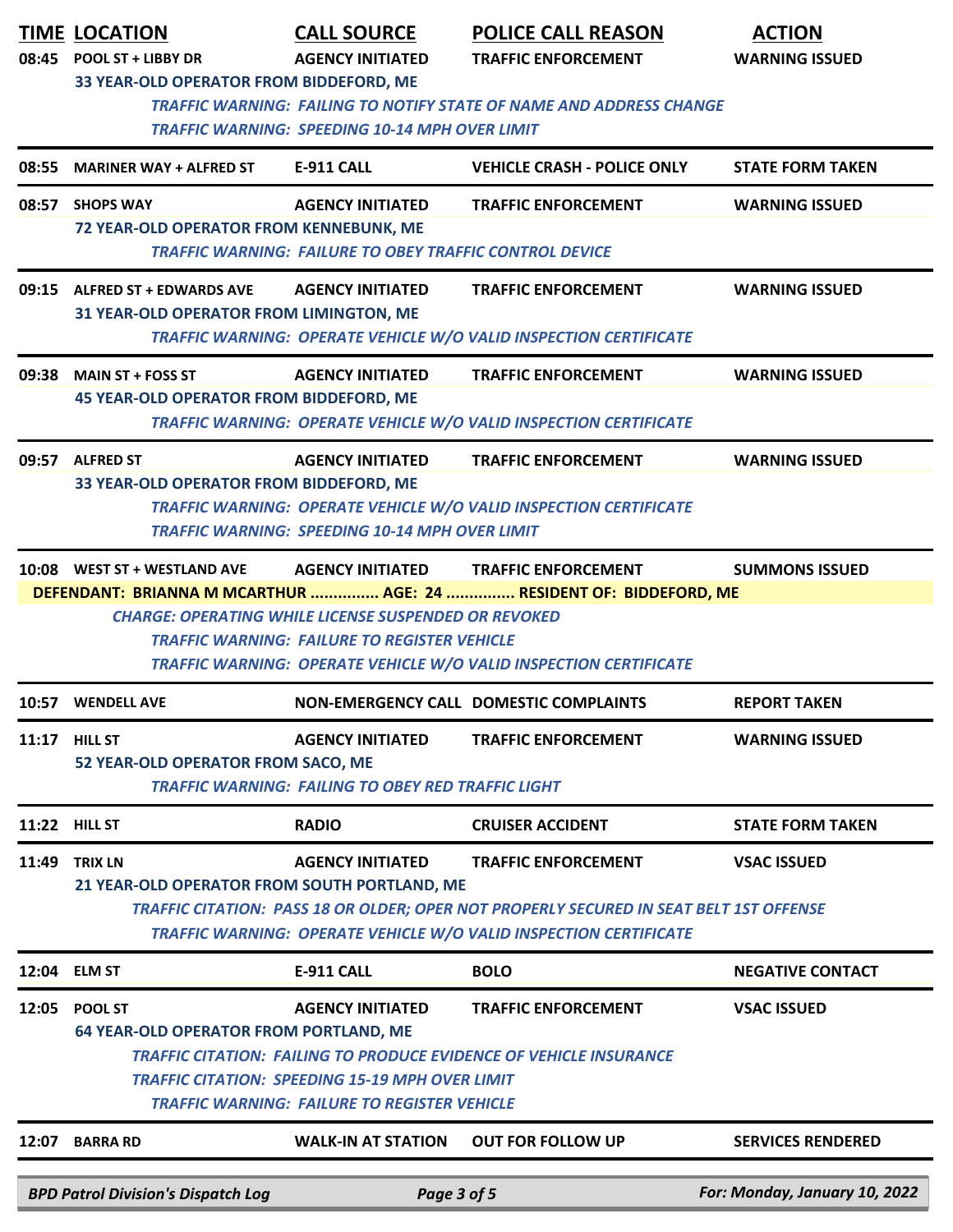|       | <b>TIME LOCATION</b><br>12:20 ALFRED ST                              | <b>CALL SOURCE</b><br><b>WALK-IN AT STATION</b>                                  | <b>POLICE CALL REASON</b><br><b>DRUG BOX</b>                                                                                                                                | <b>ACTION</b><br><b>SERVICES RENDERED</b> |
|-------|----------------------------------------------------------------------|----------------------------------------------------------------------------------|-----------------------------------------------------------------------------------------------------------------------------------------------------------------------------|-------------------------------------------|
|       | 12:24 POOL ST<br>31 YEAR-OLD OPERATOR FROM STEUBEN, ME               | <b>AGENCY INITIATED</b>                                                          | <b>TRAFFIC ENFORCEMENT</b><br><b>TRAFFIC WARNING: FAILURE TO DISPLAY FRONT/REAR REGISTRATION PLATE</b><br>TRAFFIC WARNING: OPERATE VEHICLE W/O VALID INSPECTION CERTIFICATE | <b>WARNING ISSUED</b>                     |
|       | 12:31 POOL ST<br>37 YEAR-OLD OPERATOR FROM SACO, ME                  | <b>AGENCY INITIATED</b><br><b>TRAFFIC WARNING: SPEEDING 10-14 MPH OVER LIMIT</b> | <b>TRAFFIC ENFORCEMENT</b><br><b>TRAFFIC WARNING: FAILING TO NOTIFY STATE OF NAME AND ADDRESS CHANGE</b>                                                                    | <b>WARNING ISSUED</b>                     |
|       | 12:35 OAK PL                                                         | NON-EMERGENCY CALL HARASSMENT                                                    |                                                                                                                                                                             | <b>SERVICES RENDERED</b>                  |
|       | 12:50 WEST ST<br>35 YEAR-OLD OPERATOR FROM BIDDEFORD, ME             | <b>AGENCY INITIATED</b>                                                          | <b>TRAFFIC ENFORCEMENT</b><br>TRAFFIC WARNING: OPERATE VEHICLE W/O VALID INSPECTION CERTIFICATE                                                                             | <b>WARNING ISSUED</b>                     |
|       | 12:56 WEST ST<br>52 YEAR-OLD OPERATOR FROM BIDDEFORD, ME             | <b>AGENCY INITIATED</b><br><b>TRAFFIC WARNING: SPEEDING 1-9 MPH OVER LIMIT</b>   | <b>TRAFFIC ENFORCEMENT</b><br><b>TRAFFIC WARNING: FAILING TO NOTIFY STATE OF NAME AND ADDRESS CHANGE</b>                                                                    | <b>WARNING ISSUED</b>                     |
| 13:00 | <b>POOL ST</b>                                                       |                                                                                  | NON-EMERGENCY CALL ARTICLES LOST/FOUND                                                                                                                                      | <b>NO ACTION REQUIRED</b>                 |
| 13:03 | <b>MAIN ST</b>                                                       | <b>AGENCY INITIATED</b>                                                          | <b>PAPERWORK</b>                                                                                                                                                            | <b>PAPERWORK NOT SERVED</b>               |
|       | 13:17 WEST ST<br><b>42 YEAR-OLD OPERATOR FROM SACO, ME</b>           | <b>AGENCY INITIATED</b><br><b>TRAFFIC WARNING: FAILURE TO REGISTER VEHICLE</b>   | <b>TRAFFIC ENFORCEMENT</b><br>TRAFFIC CITATION: OPERATE VEHICLE W/O VALID INSPECTION CERTIFICATE                                                                            | <b>VSAC ISSUED</b>                        |
| 13:17 | <b>PINE ST</b>                                                       | <b>AGENCY INITIATED</b>                                                          | <b>PAPERWORK</b>                                                                                                                                                            | <b>NEGATIVE CONTACT</b>                   |
|       | 13:33 SACO FALLS WAY                                                 | <b>NON-EMERGENCY CALL ALARM - POLICE</b>                                         |                                                                                                                                                                             | <b>NEGATIVE CONTACT</b>                   |
| 13:42 | <b>POOL ST</b><br>28 YEAR-OLD OPERATOR FROM BIDDEFORD, ME            | <b>AGENCY INITIATED</b><br><b>TRAFFIC WARNING: SPEEDING 1-9 MPH OVER LIMIT</b>   | <b>TRAFFIC ENFORCEMENT</b>                                                                                                                                                  | <b>WARNING ISSUED</b>                     |
| 13:49 | <b>POOL ST</b><br>23 YEAR-OLD OPERATOR FROM BIDDEFORD, ME            | <b>AGENCY INITIATED</b><br><b>TRAFFIC WARNING: SPEEDING 1-9 MPH OVER LIMIT</b>   | <b>TRAFFIC ENFORCEMENT</b>                                                                                                                                                  | <b>WARNING ISSUED</b>                     |
|       | 13:52 ALFRED ST                                                      | <b>OTHER</b>                                                                     | <b>VIOL OF BAIL CONDITIONS</b>                                                                                                                                              | <b>REPORT TAKEN</b>                       |
| 13:57 | <b>POOL ST</b><br><b>68 YEAR-OLD OPERATOR FROM KENNEBUNKPORT, ME</b> | <b>AGENCY INITIATED</b><br><b>TRAFFIC WARNING: SPEEDING 10-14 MPH OVER LIMIT</b> | <b>TRAFFIC ENFORCEMENT</b><br><b>TRAFFIC WARNING: FAILING TO NOTIFY STATE OF NAME AND ADDRESS CHANGE</b>                                                                    | <b>WARNING ISSUED</b>                     |